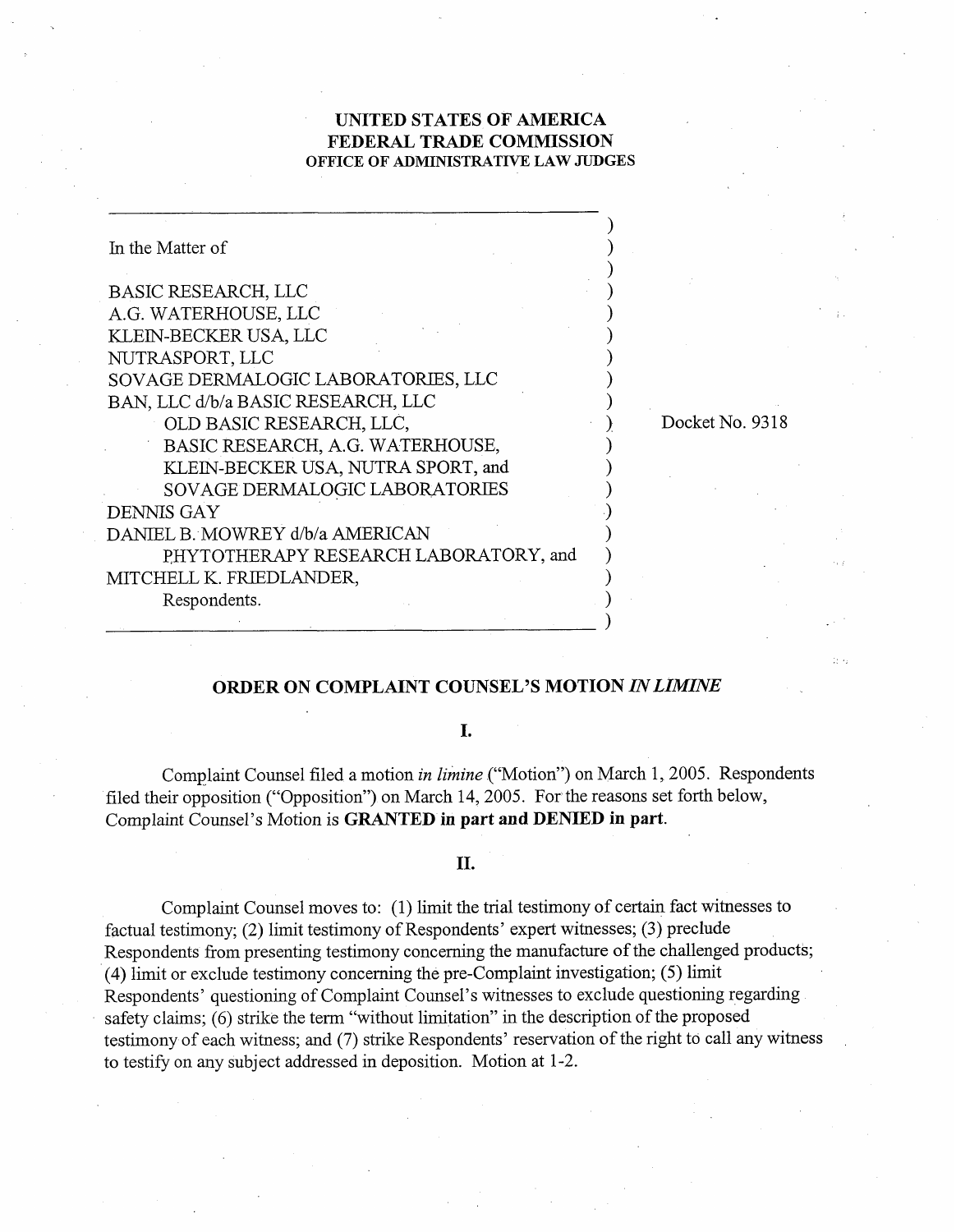Respondents oppose the Motion on grounds that Complaint Counsel failed to meet the rigorous requirements courts impose on a party seeking to exclude evidence in limine. Opposition at 1-2. Respondents urge, at a minimum, the ruling on these issues should be reserved until the time of trial when the Court can fairly consider these requests in the context of the actual evidence and testimony developed. Opposition at 2.

### Ш.

As previously noted in this proceeding, a "motion *in limine*" refers "to any motion, whether made before or during trial, to exclude anticipated prejudicial evidence before the evidence is actually offered." Luce v. United States, 469 U.S. 38,40 n.2 (1984); see also In re Motor Up Corp., *Inc.,* Docket 9291, 1999 FTC LEXIS 207, at \* 1 (August 5, 1999). Although the Federal Rules of Evidence do not explicitly authorize in limine rulings, the practice has developed pursuant to the court's inherent authority to manage the course of trials. *Luce*, 469 U.S. at 41 n.4. Motions in limine are generally used to ensure evenhanded and expeditious management of trials by eliminating evidence that is clearly inadmissible. *Bouchard v. American* Home Products Corp., 213 F. Supp. 2d 802, 810 (N.D. Ohio 2002); Intermatic Inc. v. Toeppen, 1998 WL 102702, at \*2 (N.D. Ill. 1998). Evidence should be excluded on a motion in limine only when the evidence is clearly inadmissible on all potential grounds. Hawthorne Partners v. AT&T Technologies, Inc., 831 F. Supp. 1398, 1400 (N.D. Ill. 1993); see also SEC v. U.S. Environmental, *Inc.*, 2002 WL 31323832, at \*2 (S.D.N.Y. 2002). Courts considering a motion in limine may reserve judgment until trial, so that the motion is placed in the appropriate factual context. U.S. Environmental, 2002 WL 31323832, at \*2. In limine rulings are not binding on the trial judge, and the judge may change his mind during the course of a trial. Ohler v. U.S., 529 U.S. 753, 758 (2000); Luce, 469 U.S. at 41 (A motion in limine ruling "is subject to change when the case unfolds, particularly if the actual testimony differs from what was contained in the defendant's proffer."). "Denial of a motion in limine does not necessarily mean that all evidence contemplated by the motion will be admitted at trial. Denial merely means that without the context of trial, the court is unable to determine whether the evidence in question should be excluded." Noble v. Sheahan, 116 F. Supp. 2d 966, 969 (N.D. Ill. 2000); Knotts v. Black & Decker, Inc., 204 F. Supp. 2d 1029, 1034 n.4 (N.D. Ohio 2002).

# **A. Opinion Testimony From Lay Witnesses**

Complaint Counsel asserts Respondents' Final Witness List includes several witnesses for whom the described intended testimony appears to include improper expert opinion testimony. Motion at 3. Complaint Counsel further asserts none of these proposed witnesses are listed on Respondents' Expert Witness List and none provided expert reports or other information required of experts. Motion at 3. Complaint Counsel seeks to limit the testimony of: Michael Meade, Nathalie Chevreau, and Mitchell Friedlander. Motion at 3.

Meade is listed on Respondents' Final Witness List as expected to testify, among other things, about "the formulation and manufacture of the challenged products and the active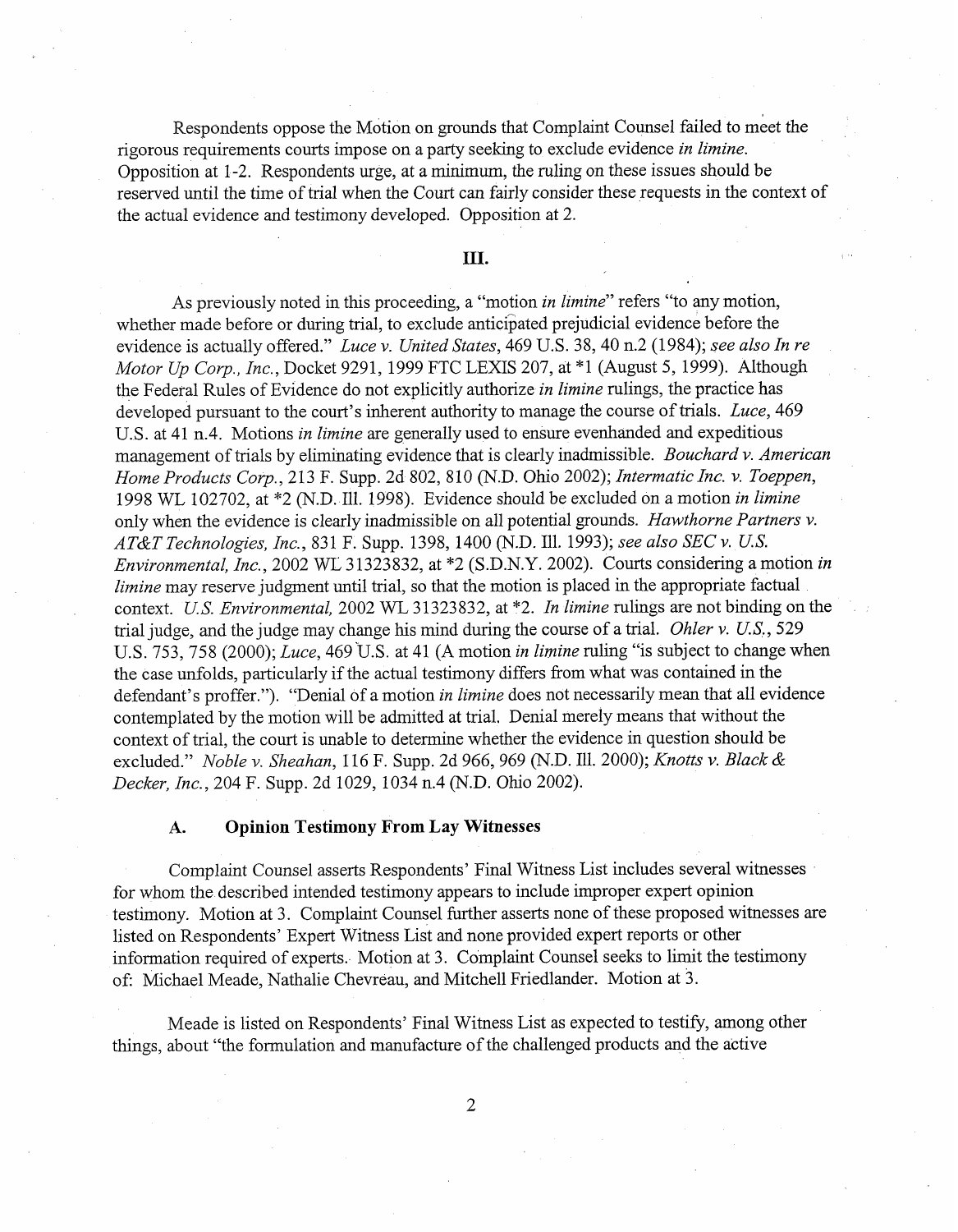ingredients contained in the challenged products." Respondents' Final Witness List at 2. Complaint Counsel argues, any testimony Meade may offer about the science of the active ingredients must be reserved for an expert witness. Motion at 5.

Chevreau is listed on Respondents' Final Witness List as expected to testify, among other . things, about "the composition, nature and properties of the challenged products, substantiation for the challenged products, [and] scientific studies referred to in the challenged advertisements." Respondents' Final Witness List at 3. Complaint Counsel states it has no objection to Chevreau's factual testimony about her role with respect to the challenged products, but argues the proposed description of her testimony appears to call for scientific expert opinion as to the competence and reliability of the substantiation provided by Respondents for their claims made in their promotional materials. Motion at 6.

Friedlander is listed on Respondents' Final Witness List as expected to testify, among other things, about "the substantiation provided for the challenged advertisements." Respondents' Final Witness List at 3. Complaint Counsel does not object to Friedlander's factual testimony about his role or his knowledge about others' role regarding the substantiation, but argues Friedlander should not be permitted to give any opinion regarding the scientific support for the challenged products. Motion at 6.

Respondents state each of these individuals has relevant, material information obtained from personal observation, investigation, and participation in the very processes central to this case. Opposition at *5.* Respondents assert the descriptions of the proposed testimony do not suggest that Respondents intend to elicit expert opinion testimony from these witnesses. Opposition at 5. Respondents urge that any rulings on the specific testimony of each witness be deferred until trial. Opposition at 5.

The Scheduling Order in this case specifically provides, "[w]itnesses may not testify to a matter unless evidence is introduced sufficient to support a finding that the witness has personal knowledge of the matter." Scheduling Order at 6; see also Fed. R. Evid. 602. Further, "[f]act witnesses shall not be allowed to provide expert opinions." Scheduling Order at 6; *see also* Fed. R. Evid. 701. A witness not testifying as an expert may give an opinion only if it is "(a) rationally based on the perception of the witness, (b) helpful to a clear understanding of the witness' testimony or the determination of a fact in issue, and (c) not based on scientific, technical, or other specialized knowledge within the scope of Rule 702." Fed. R. Evid. 701.

Witnesses not designated as experts are limited to testifying to opinions which are rationally based on their actual perception. *Indemnity Ins. Co.* v. *Am. Eurocoptev,* 227 *F.R.D.*  42 1,424 (l3.N.C: 2005); *Express One Int* '1, *Inc.* **v.** *Sochata,* 2001 *U.S.* Dist. LEXIS 2528 1, "1 1 - 12 (N.D. Tex. 2001). As noted in the Advisory Committee Notes to Rule 701, "Rule 701 has been amended to eliminate the risk that the reliability requirements set forth in Rule 702 will be evaded through the simple expedient of proffering an expert in lay witness clothing." *See* Joseph, *Emerging Expert Issues Under the I993 Disclosure Amendments to the Federal Rules of* 

 $\overline{3}$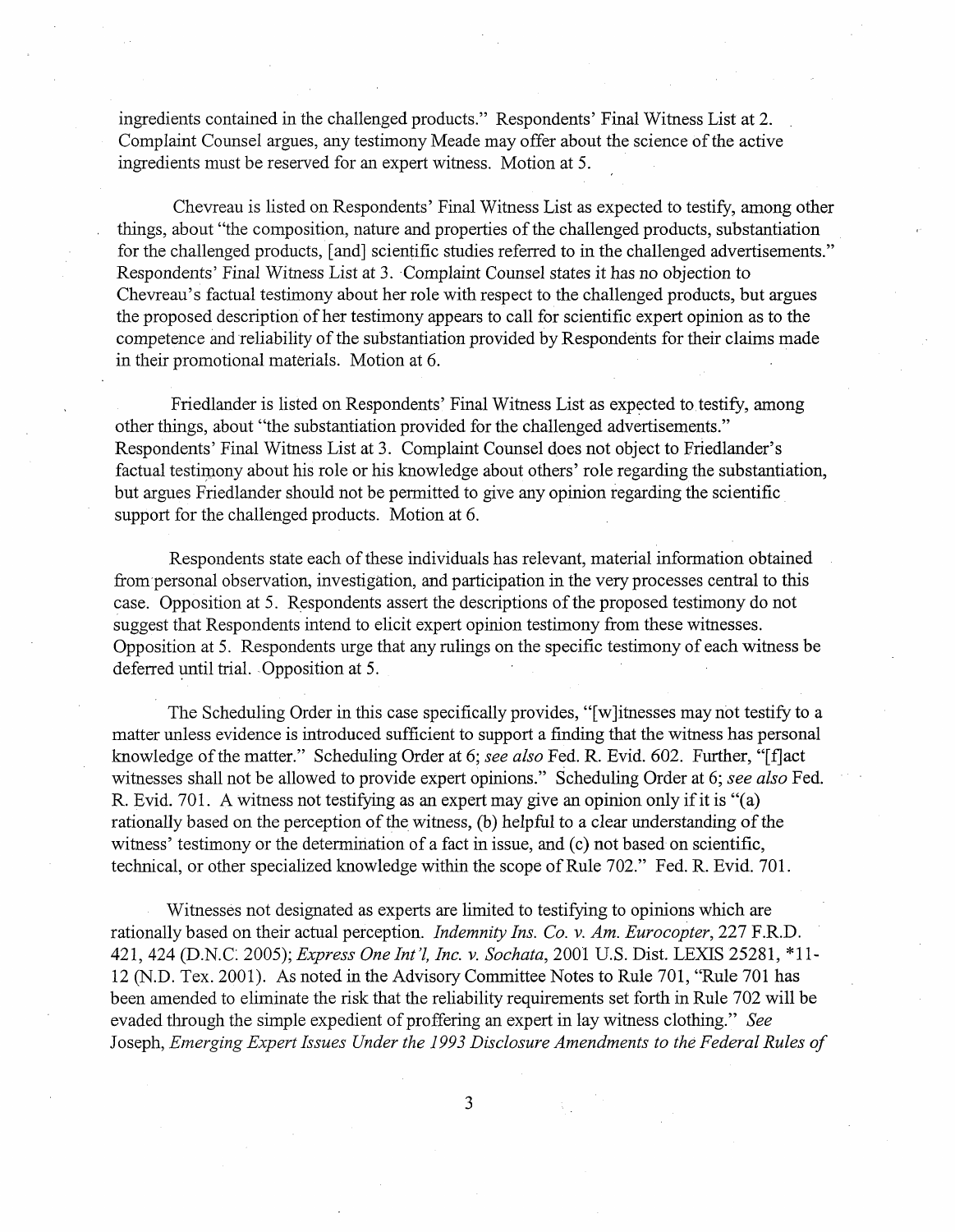Civil Procedure, 164 F.R.D. 97, 108 (1996) (noting that "there is no good reason to allow what is essentially surprise expert testimony" and that "the Court should be vigilant to preclude manipulative conduct designed to thwart the expert disclosure and discovery process").

Lay witnesses are not precluded fiom giving first-hand participant testimony simply because they have specialized training. Indemnity Ins., 227 F.R.D. at 424. For example, in Gomez v. Rivera Rodriguez, 344 F.3d 103, 113 (1st Cir. 2003), the mere fact that an individual testified that he gave legal advice did not transform that testimony into a legal opinion which would subject the individual to being nominated an expert witness. There, the individual was not commenting on the correctness of the opinion, only that it had been made. As stated by the court in Gomez, "a party need not identify a witness as an expert so long as the witness played a personal role in the unfolding of events at issue and the anticipated questioning seeks only to elicit the witness' knowledge of those events." 344 F.3d at 113-14.

In West Tennessee Chapter of Associated Builders & Contractors, Inc. v. Zellner Construction Co., Inc., 219 F.R.D. 587 (W.D. Tenn. 2004), the defendants proffered as fact witnesses individuals who had conducted a study which examined whether racial disparities existed in the procurement of contracts. The court found the witnesses to have opinions rationally based on their perceptions of the study, since they were the individuals who conducted the study and found that their testimony could be helpful to a clear understanding of the facts since the methods of the study were at the center of the controversy of the case. 219 F.R.D. at 590-91. The court permitted the witnesses to testify as lay witnesses on how the study was written and how the conclusions were formulated.  $Id$ .

In the instant motion and opposition thereto, neither party has clearly articulated the role of Meade, Chevreau, or Friedlander. Thus, it is difficult to discern the testimony sought to be elicited or precluded fiom these individuals. If these witnesses did in fact perform the tests or have first hand knowledge of the tests upon which Respondents relied for substantiation for their products, they may testify, but only to the extent of their personal knowledge of how the conclusions were drawn. For example, the Complaint alleges Respondents represented that they possessed and relied upon a reasonable basis that substantiated the representation that Dermalin-APg causes rapid and visibly obvious fat loss in areas of the body to which it is applied. Complaint  $\P$ <sup>13</sup>, 14. Using these allegations as an example, Respondents may elicit testimony on what was Respondents' reasonable basis for their representation that Dermalin-APg causes rapid and visibly obvious fat loss and how they reached such conclusions if the witness has personal knowledge of the relevant facts. However, Respondents may not elicit opinion testimony fiom fact witnesses on whether Derrnalin-APg, by way of example, does in fact, cause rapid and visibly obvious fat loss.

Such a scenario is similar to one contemplated by the Advisory Committee Notes to Rule 701(c) which state: "most courts have permitted the owner or officer of a business to testify as to the value or projected profits of the business without the necessity of qualifying the witness as an accountant, appraiser, or similar expert." Fed. R. Evid. 701(c) advisory committee note. "Such

 $\overline{4}$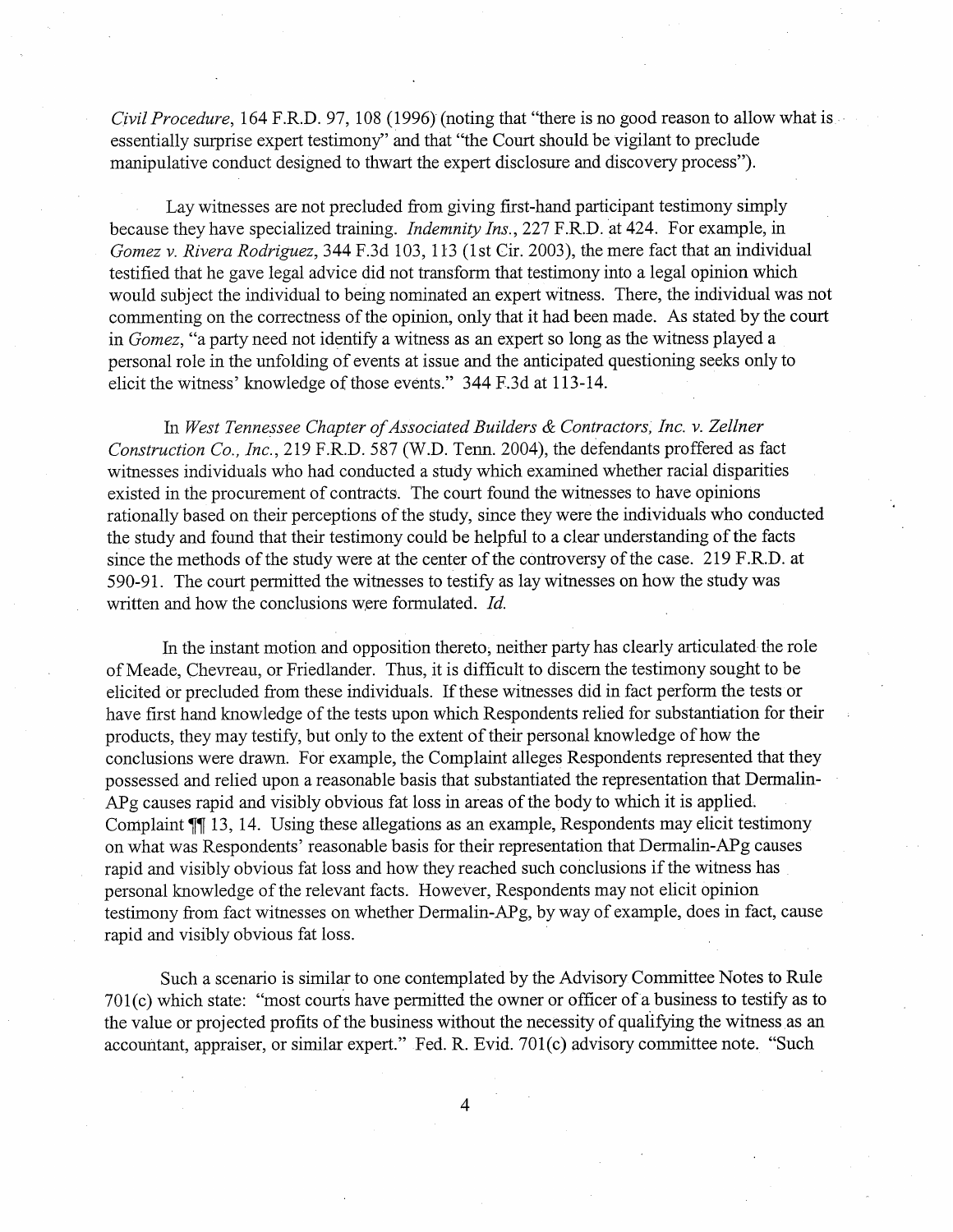opinion testimony," the committee stated, "is admitted not because of experience, training or knowledge within the realm of an expert, but because of the particularized knowledge that the witness has by virtue of his or her position in the business." *Id.* Once the business positions of the proposed witnesses are determined, if these witnesses have personal knowledge of the scientific support relied upon for the challenged products, such testimony will be admissible only to facts of the scientific support utilized, but not to the interpretation of such evidence.

To the extent that Complaint Counsel seeks a ruling on whether these lay witnesses will , be offering expert testimony, the request is premature. Once the witnesses' testimony and the specific opinions are identified, the Court will rule on any objections according to the strict rules of evidence. Accordingly, with respect to Meade, Chevreau, and Friedlander, Complaint Counsel's Motion is **DENIED.** 

# **B. Expert Testimony of Respondents' Expert Witnesses**

Complaint Counsel seeks to limit the testimony of Respondents' experts, Lawrence Solan and Daniel Mowrey, who is both an expert and a fact witness in this action. Motion at 8.

### **1. Legal standards**

To be admissible, evidence must be relevant, material, and reliable, pursuant to Commission Rule 3.43(b)(l). When ruling on the admissibility of expert opinions, courts traditionally consider whether the expert is qualified in the relevant field and examine the methodology the expert used in reaching the conclusions at issue. *See, e.g., Dnubert* **v.** *Merrell Dow Pharmaceuticals, Inc.,* 509 U.S. 579 (1993) and the many cases applying *Daubert,* including *Kumho Tire Co., Ltd.* v. *Carmzchael,* 526 U.S. 137, 153-54 (1999). *See also* In *re Stouffer Foods Corp., 118 F.T.C. 746, 799 (1994).* 

Although Complaint Counsel moves for exclusion, the "better approach under *Daubert* in a bench trial is to permit the expert testimony and 'allow "vigorous cross-examination, presentation of contrary evidence" and careful weighing of the burden of proof to test "shaky but admissible evidence.""' *The Ekotek Site PRP Committee* v. *Self;* 1 *F.* Supp. 2d 1282, 1296 n.5 (D. Utah 1998) (citing *Fierro* v. *Gomez,* 865 *F.* Supp. 1387, 1396 n.7 (N.D. Cal. 1994) (quoting *Daubert,* 509 U.S. at 596)). *See also Clark* v. *Richman,* 339 *F.* Supp. 2d 631,648 (M.D. Pa. 2004) ("The court believes that these issues will best be resolved at trial rather than now in writing or following a *Daubert* hearing sometime prior to trial. As this case will be a bench trial, the court's "role as a gatekeeper pursuant to *Daubert* is arguably less essential."); *Albarado* v. *Chouest Offshore, LLC,* 2003 U.S. Dist. LEXIS 16481, \*2-3 (E.D. La. Sept. 5,2003) ("Given that ths case has been converted into a bench trial, and thus that the objectives of *Daubert* . . . are no longer implicated, the Court finds that defendant's motion *[in limine]* should be denied at this time. Following the introduction of the alleged expert testimony at trial, the Court will either exclude it at that point, or give it whatever weight it deserves.").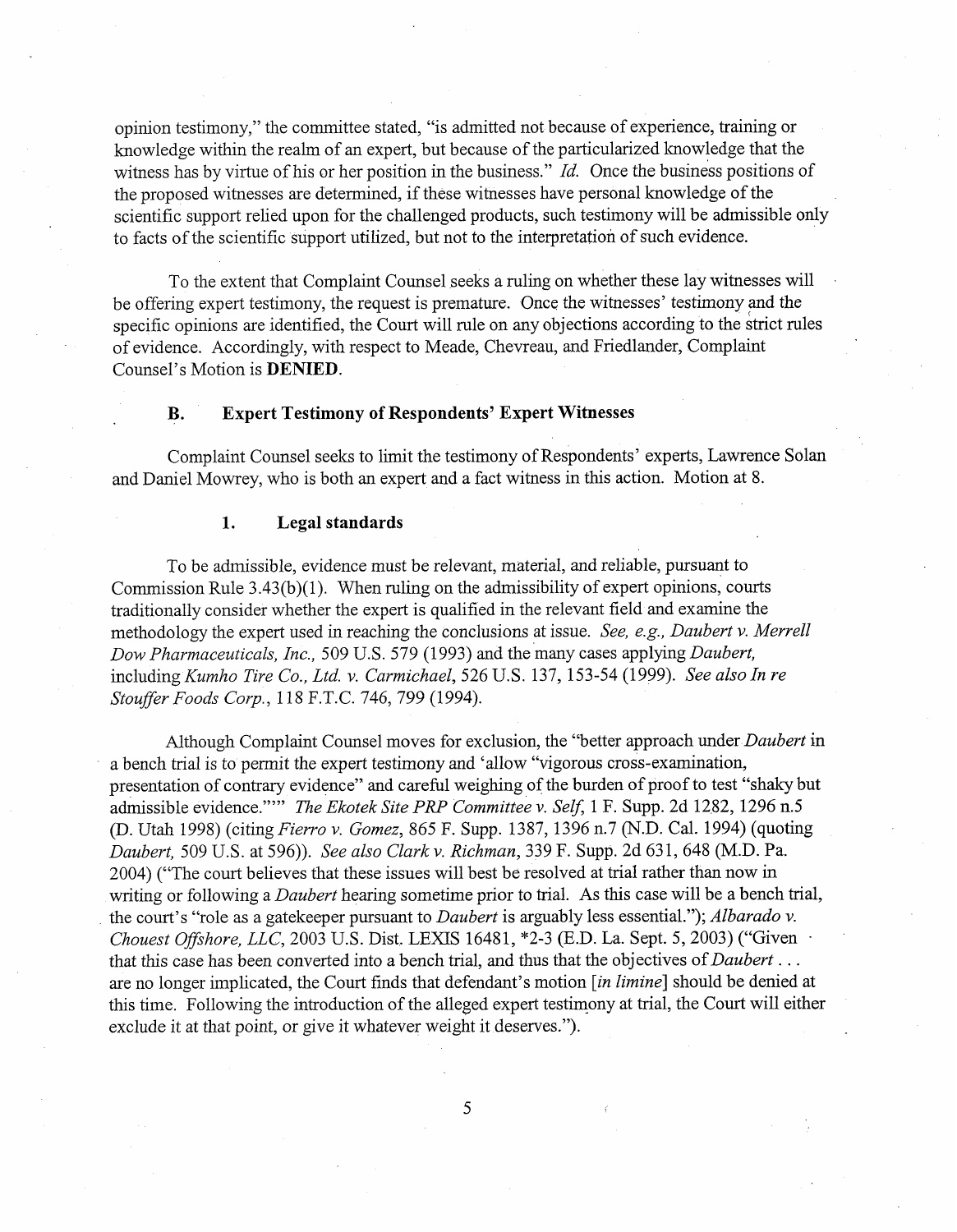Direct testimony by any expert witness at trial shall be limited to the contents of his or her expert report unless there is substantial justification for exceeding the bounds of the report. Bristol-Myers Sqwibb Co. v. Rhone Poulenc Rorer, Inc., 2000 U.S. Dist. LEXIS 4075, \*4 (S.D.N.Y. 2000); In re Kreta Shipping S.A., 181 F.R.D. 273,275 (S.D.N.Y. 1998); Saroeung Nguon v. *T.E.X* Assoc., Inc., 1992 U.S. Dist. LEXIS 16346, at *\*5* (E.D. Pa. 1992) (at trial, the expert's testimony will be confined to the matters covered by his report). See also Salgado v. General Motors Corp., 150 F.3d 735, 742 (7th Cir. 1998) (if the expert's report contains only incomplete opinions, the court may choose to restrict the expert's testimony to those opinions alone).

#### $\overline{2}$ . Solan

Solan is listed on Respondents' Final Witness List as expected to testify about "the meanings of certain terns Complaint Counsel contends are implied by the challenged advertising." Respondents' Final Witness List at 4. Complaint Counsel argues Solan should be precluded from offering expert opinion as to advertising meaning because any such testimony would be beyond the scope of Solan's expertise and his expert report submitted in this case. Motion at 9.

Respondents respond they never requested Solan to review the advertisements for the purpose of providing expert opinion concerning the meaning of the advertisements and never asked Solan to opine in any way about explicit or implicit promises allegedly present in Respondents' advertising. Opposition at 7. Respondents further state they have never held Solan out as an expert on advertising interpretation and have no intention of eliciting such testimony. Opposition at 7.

Based on the representations of Respondents and case law limiting expert testimony to topics covered in the expert's report, Solan is precluded from providing testimony beyond the scope of his expertise and his expert report. To this extent, Complaint Counsel's Motion, as to Solan, is GRANTED.

### **3. Mowrey**

Mowrey is listed on Respondents' Final Witness List as expected to testify about "the composition, nature and properties of the challenged products, substantiation for the challenged products, scientific studies referred to in the challenged advertisements, and research and development conducted by Corporate Respondents and others relating to the challenged products." Respondents' Final Witness List at 3.

Complaint Counsel recognizes that Mowrey, as a named Respondent, may properly testify to the topics on Respondents' Final Witness List as a fact witness, but objects to the extent Mowrey intends to give expert testimony on the "composition, nature and properties of the challenged products, substantiation for the challenged products, scientific studies referred to in

6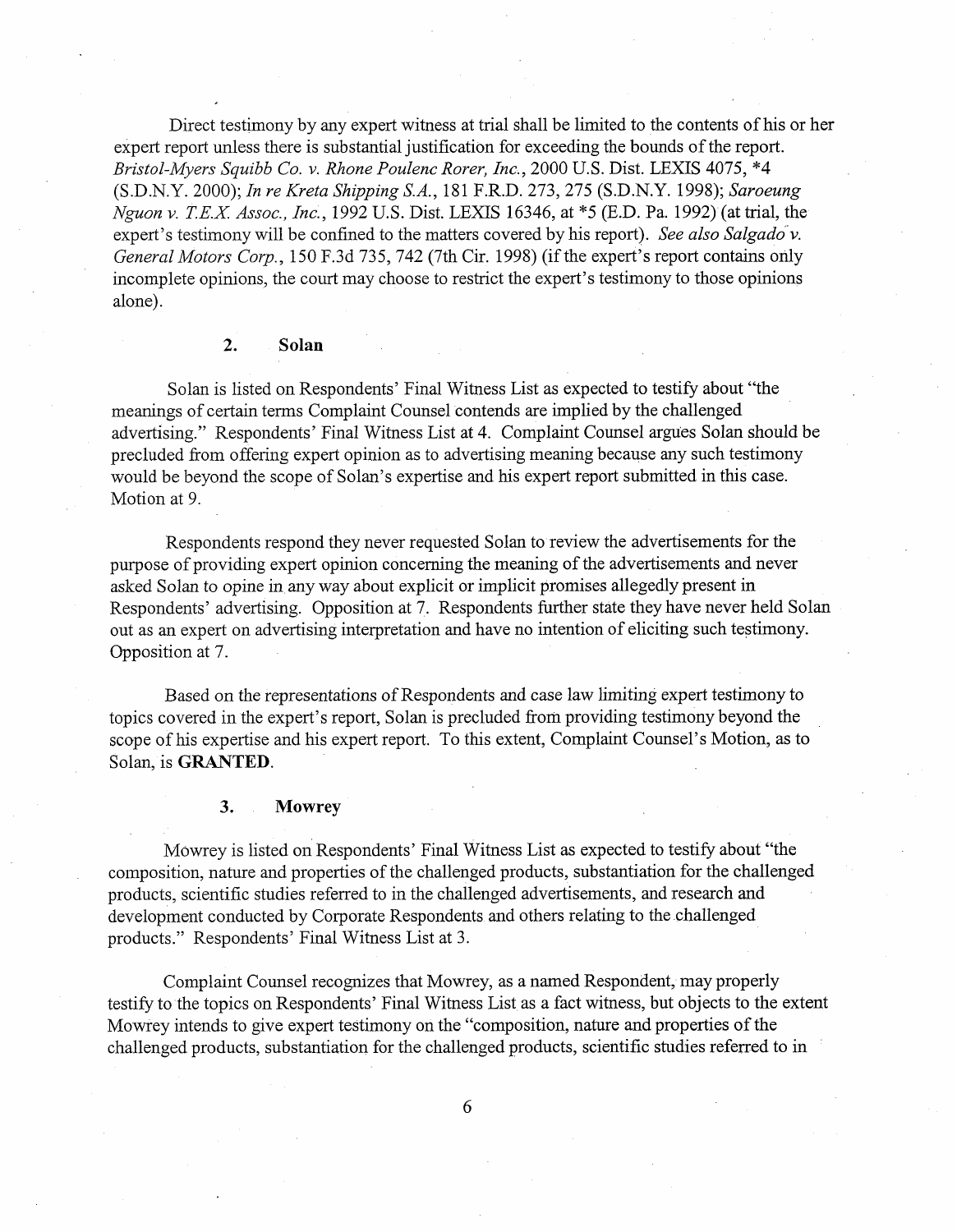the challenged advertisements, [or] research and development conducted by the Corporate Respondents and others relating to the challenged products." Motion at 11-12. Complaint Counsel argues that Mowrey's opinions are based on inherently unreliable data and his practice fails to adhere to practices that are generally accepted in the scientific community. Complaint Counsel requests Mowrey's expert opinion should be limited to his specialized knowledge about archival research with respect to dietary supplements. Motion at 13-14.

Respondents argue Complaint Counsel has failed to demonstrate any basis for excluding Mowrey's testimony. Opposition at 8. Respondents further state that an expert may rely on his experience as the basis for his testimony. Opposition at 10. Respondents acknowledge that if an expert's opinion is based exclusively, or to a great extent on, anecdotal evidence, then under some circumstances that expert's testimony could be properly limited or excluded. Opposition at 10-11. However, Respondents state that anecdotal evidence is only a small part of the totality of the evidence that Mowrey takes into account in determining whether a particular ingredient is supported in its claims by the research and that there is nothing improper with Mowrey's consideration of anecdotal evidence in addition to the scientific and other information considered by Mowrey. Opposition at 11-12.

Upon review, Mowrey, in his capacity as an expert witness, is not, at this stage, precluded from providing opinion testimony on matters contained in his expert report. However, at trial, Respondents must demonstrate the reliability of any proffered opinions. Such testimony, as with all evidence, will only be ascribed its due weight. In addition, because Mowrey is both a participant and an expert, Respondents shall take all measures necessary to segregate their questioning of Mowrey to make clear which role Mowrey is taking on the stand. As to Mowrey, Complaint Counsel's Motion is thus, DENIED.

## **C. Testimony on the Manufacture of the Challenged Products**

Complaint Counsel moves for an order precluding Respondents from presenting testimony at trial concerning the manufacture of the challenged products on grounds that Respondents failed to provide this testimony in response to a valid subpoena *ad testificandum* served on corporate Respondents before the close of depositions. Motion at 14. Complaint Counsel argues that Mowrey, the witness designated on behalf of Respondents to provide testimony on this topic on their behalf, was unable to answer questions concerning the manufacture of the products. Motion at 15. On this grounds, Complaint Counsel seeks to preclude Respondents from presenting testimony at trial concerning the manufacturing of the challenged products. Motion at 14.

Respondents answer that they did designate Mowrey as their corporate designee to respond to inquiries on the manufacture of the challenged products; that Mowrey did provide responsive testimony; and that the only infomation Mowrey was not able to provide was an identification of the specific manufacturers of the challenged products. Opposition at 13. Respondents further state they offered to make another witness, Michael Meade, available for

 $\overline{7}$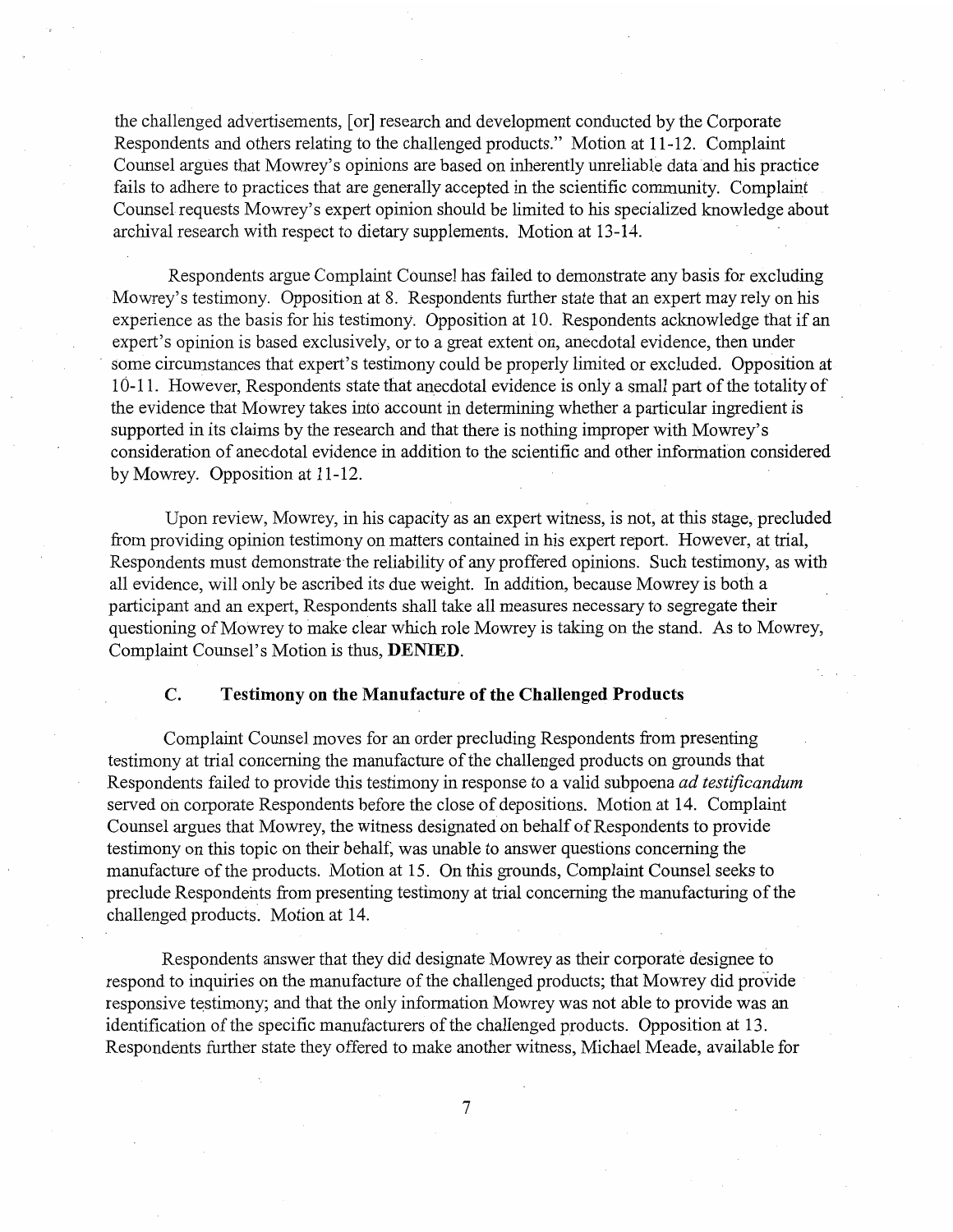further examination on the area Mowrey was unable to address. Opposition at 14.

With respect to Complaint Counsel's request to preclude Respondents from presenting testimony at trial conceming the manufacture of the challenged products, Complaint Counsel's motion is DENIED. Respondents shall make Michael Meade available for deposition for the limited topic of the manufacture, including the manufacturers, of the challenged products. The . deposition shall be limited to two hours and shall be completed within 10 business days or a date mutually agreed upon that is at least 20 days prior to the start of trial.

# **D. Testimony on the pre-Complaint Investigation**

Respondents' Final Witness List indicates that the intended testimony for Dennis W. Gay, Carla Fobbs, and Mitchell K. Friedlander includes "the investigation by the Federal Trade Commission ("FTC") and the impact of the investigation and proceedings." Respondents' Final Witness List at 2. Complaint Counsel seeks to preclude testimony from these and any other witnesses concerning the FTC's investigation and its impact on grounds that such testimony is irrelevant to the issues to be tried. Motion at 19.

Respondents argue they are entitled to call Gay, Fobbs, and Friedlander to testify concerning Respondents' efforts, during the pre-Complaint investigation by the Commission to obtain guidance from the Commission conceming the Commission's substantiation standards. Opposition at 15. Respondents further state such testimony is relevant to Complaint Counsel's pre-Complaint protocol; Respondents' good faith voluntary submission of materials in support of their claims; Complaint Counsel's reasonable basis for issuing the Complaint; and the costly and time-consuming efforts undertalcen by Respondents to comply with the pre-Complaint investigation and post-Complaint defense of the charges brought by the Commission. Opposition at 15-16.

By previous Orders, Respondents have been repeatedly instructed that, "the issue to be litigated at the trial in this matter is whether Respondents violated the FTC Act's prohibition against false and misleading advertising." Order on Complaint Counsel's Motion to Strike Respondents' Additional Defenses, 2004 FTC LEXIS 21 1, \*3 (Nov. 4,2004). *See also* Order Denying Basic Research's Motion to Compel, 2004 FTC LEXIS 210, \* 10 (Nov. 4,2004) ("[tlhe issue to be tried is whether Respondents disseminated false and misleading advertising, not the Commission's decision to file the Complaint").

The pre-Complaint investigations are clearly irrelevant to the present matters before the Court. *See In re Exxon Corp.*, 83 F.T.C. 1759, 1760 (1974). "Once the Commission has . . . issued a complaint, the issue to be litigated is not the adequacy of the Commission's precomplaint information or the diligence of its study of the material in question but whether the alleged violation has in fact occurred. *Id.* 

Pursuant to Commission Rule 3.43, "[ilrrelevant, immaterial, and unreliable evidence shall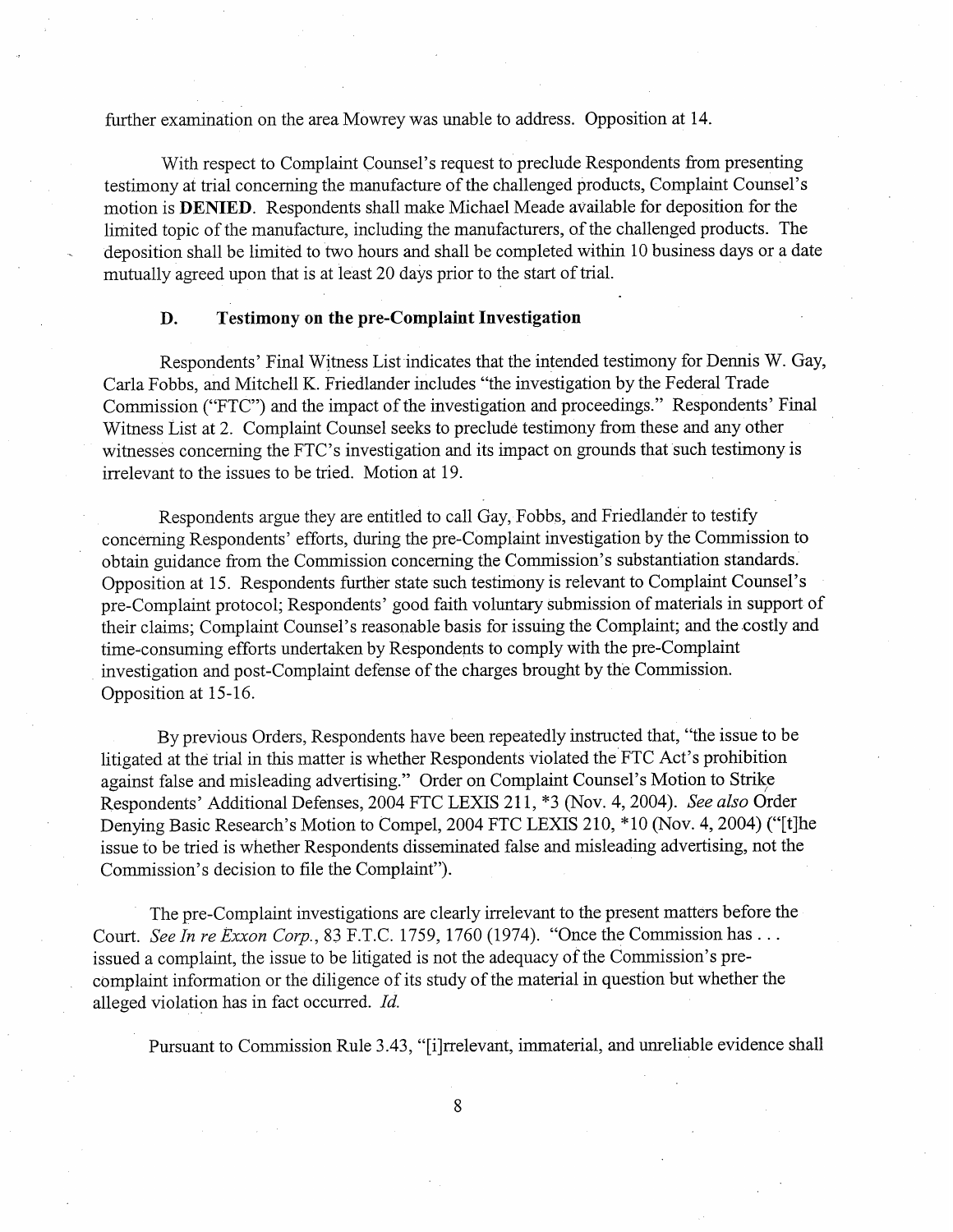be excluded." 16 C.F.R. *5* 3.43. To the extent Respondents seek to introduce evidence on Complaint Counsel's pre-Complaint protocol, Complaint Counsel's reasonable basis for issuing the Complaint, or the costs to Respondents to comply with the pre-Complaint investigation and post-complaint defenses, such evidence is irrelevant and shall be excluded. In this respect, Complaint Counsel's motion is **GRANTED in part.** 

With respect to other proffered evidence, Complaint Counsel, as the party with the burden on its motion *in limine*, has not clearly articulated the evidence sought to be excluded or the reasons therefor. Accordingly, Complaint Counsel's motion is DENIED in **part.** As to such other evidence, Respondents must be prepared to demonstrate at trial the relevance to the issues raised in the Complaint and Respondents' valid defenses thereto. Complaint Counsel may then raise its specific objections.

# **E. Testimony on Safety Claims**

Respondents' Final Witness List indicates that the intended testimony for Complaint Counsel's Expert Witnesses, Steven Heymsfield, M.D. and Robert Eckel, M.D. includes testimony regarding "safety claims made in advertisements for dietary supplements and/or weight control products." Respondents' Final Witness List at 4-5. Complaint Counsel asserts the Complaint in this case does not allege any false or deceptive advertising with regard to safety claims and thus any such testimony is irrelevant to the issues to be tried. Motion at 22.

Respondents assert that they will rely on Complaint Counsel's representation in its Motion that "the Complaint in this case does not allege any false or deceptive advertising with respect to safety claims." Opposition at 16 (quoting Motion at 22). Based on Complaint Counsel's representation, Respondents agree not to question Complaint Counsel's experts conceming safety claims in connection with the challenged advertisements. Opposition at 16. But, Respondents state they reserve the right to examine any knowledgeable witness concerning the use and reliance on anecdotal evidence and case reports in the context of safety issues generally. Opposition at 16.

Based on these representations, with respect to Complaint Counsel's request to limit Respondents from questioning Heyrnsfield and Eckel concerning safety claims made in advertisements for dietary supplements and/or weight control products, the Motion is **GRANTED.** With respect to any other safety related issues that might be raised during trial, the Court will rule on the admissibility of such evidence at the appropriate time.

## **F. "Without limitation" Term**

On Respondents' Final Witness List, Respondents have used the terrn "without limitation" to preface each description of intended testimony. Complaint Counsel argues that the "without limitation" preface is an apparent effort to allow Respondents to delve into more subject areas than listed. Motion at 23. Complaint Counsel seeks an order striking the phrase, "without limitation," and limiting Respondents to testimony that within reason falls within the subject

9